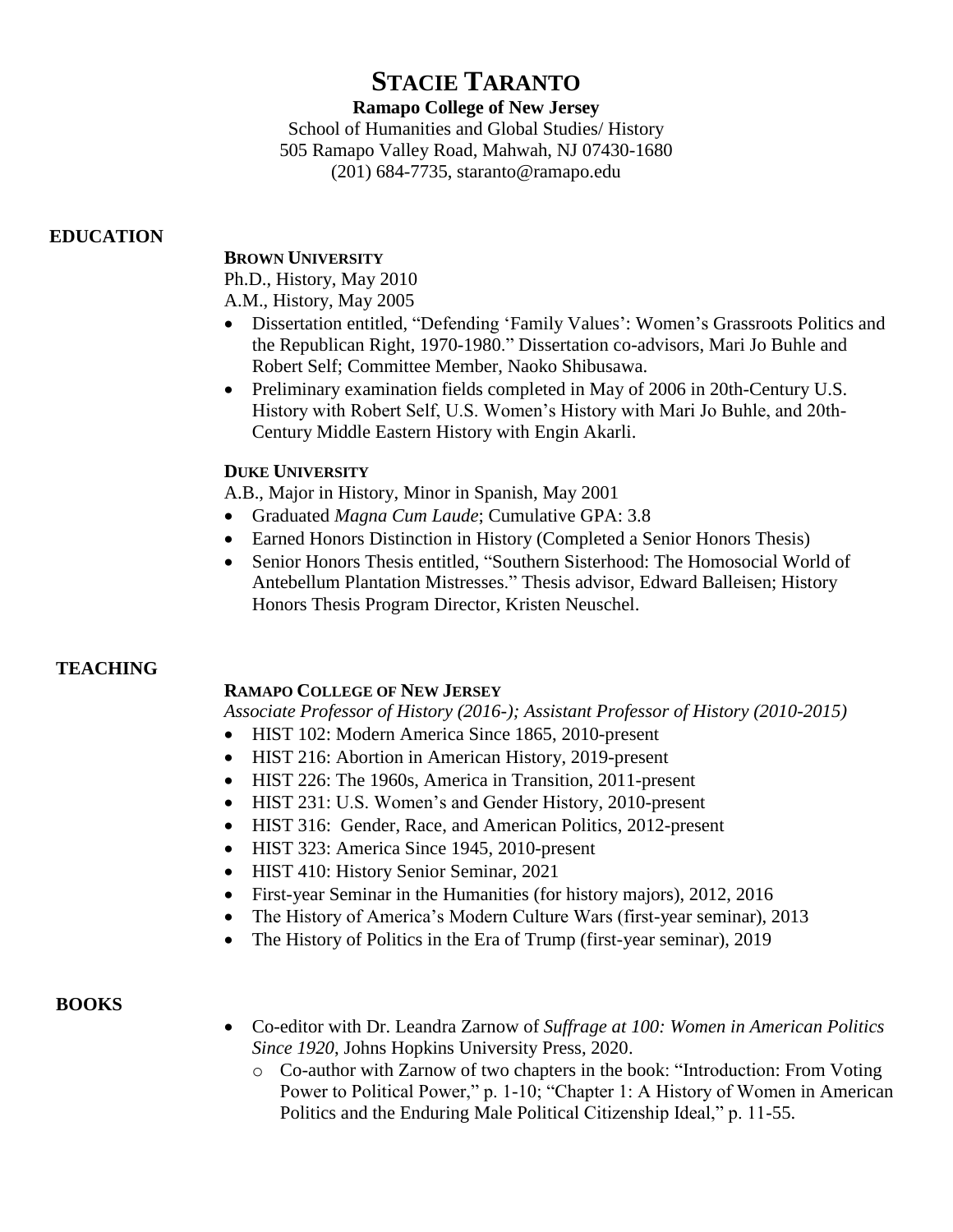- Author of *Kitchen-Table Politics: Conservative Women and Family Values in New York* University of Pennsylvania Press, Politics and Culture in Modern America Series, 2017.
	- o Winner of the 2017 Arlene Custer Memorial Award sponsored by the Mid-Atlantic Regional Archives Conference (MARAC).

# **ARTICLES**

- "Goodbye to the Party of Rockefeller: How a Decidedly 'Un-Silent Minority' Pushed the GOP to Embrace Anti-Feminism," in *The Silent Majority: A Transatlantic Perspective*, ed. Anna von der Goltz and Britta Waldschmidt-Nelson, Cambridge University Press, 2017, p. 317-338.
- "Defending 'Women Who Stand by the Sink': Suburban Homemakers and Anti-ERA Activism in New York State," in *Making Suburbia*, ed. John Archer, Paul J. P. Sandul, Katherine Solomonson, University of Minnesota Press, 2015, p. 36-50.
- "Ellen McCormack for President: Politics and an Improbable Path to Passing Anti-Abortion Policy," *Journal of Policy History*, 24:2, Spring 2012, p. 263-287. Article chosen as one of five finalists for the Organization of American Historians' 2009 Louis Pelzer Memorial Award.
- "The Sheppard-Towner Maternity and Infancy Act and Its Reception in Rhode Island," *Rhode Island History*, 66:1, Winter/Spring 2008, p. 3-21.

# **REVIEWS**

- Review of Erin M. Kempker's *Big Sister: Feminism, Conservatism, and Conspiracy in the Heartland* (University of Illinois Press, 2018), for the *Indiana Magazine of History*, forthcoming 2021.
- Review of Clayton Howard's *The Closet and the Cul-de-Sac: The Politics of Sexual Privacy in Northern California*, for *Pacific Historical Review*, forthcoming 2021.
- Review of Joan Marie Johnson's *Funding Feminism: Monied Women, Philanthropy, and the Women's Movement, 1870-1967* (Chapel Hill, NC: The University of North Carolina Press, 2017) for *Journal of American Studies*, 54:5, December 2020, p. 1058-1059.
- Review of John A. Lawrence's *The Class of '74: Congress After Watergate and the Roots of Partisanship* (Baltimore, MD: Johns Hopkins University Press, 2018) for the *Journal of American History*, 106:2, September 2019, p. 536–537.
- Review of Elizabeth Gillespie McRae*'s Mothers of Massive Resistance: White Women and the Politics of White Supremacy* (New York, NY: Oxford University Press, 2018) for *The American Historical Review,* 124:1, February 2019, p. 289–290.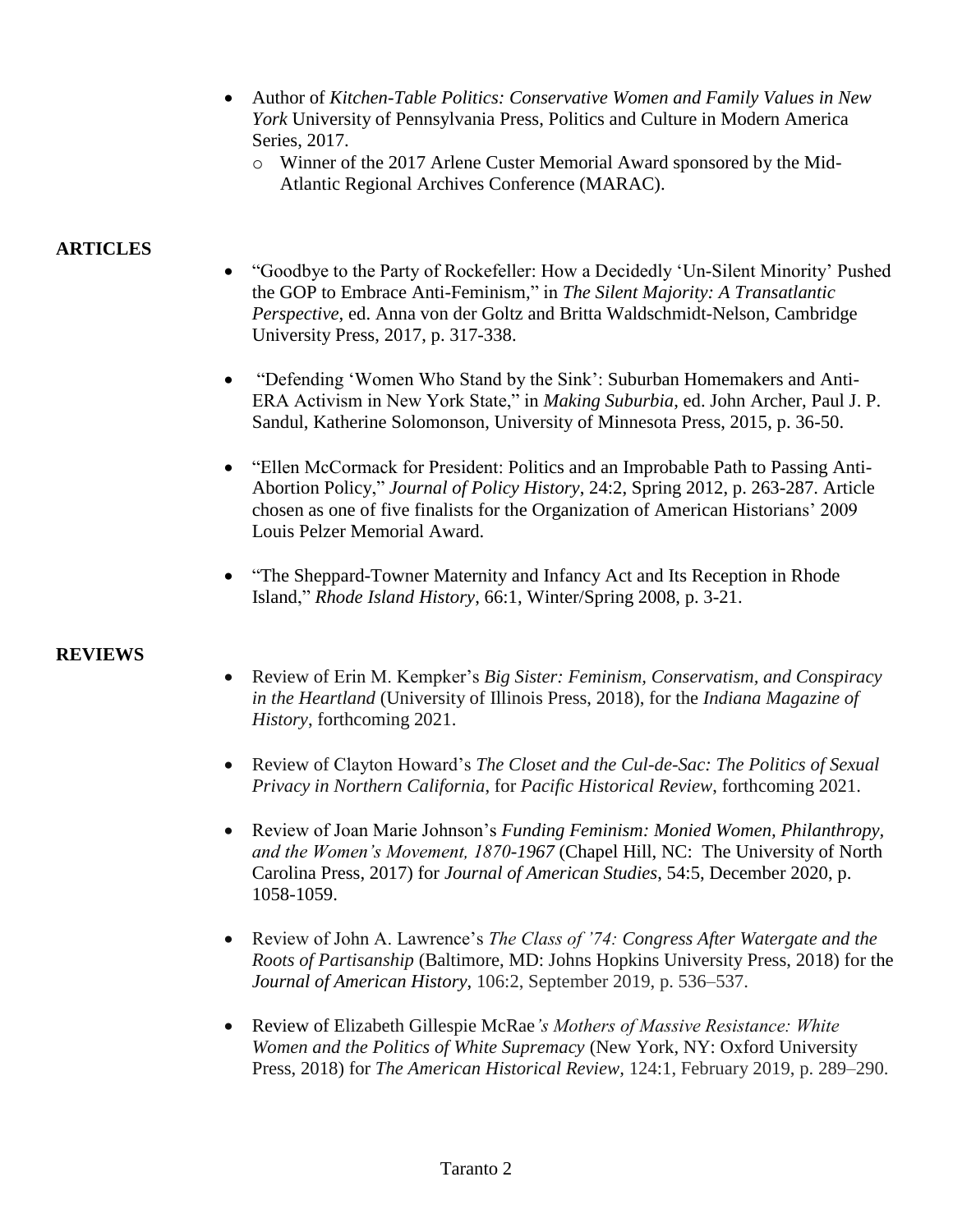- o Review of Megan A. Sholar's *Getting Paid While Taking Time: The Women's Movement and the Development of Paid Family Leave Policies in the United States* (Philadelphia, PA: Temple University Press, 2016) for the *Journal of American History*, 104: 2, September 2017, p. 555.
- o Review of Heather Cox Richardson's *To Make Men Free: A History of the Republican Party* (New York, NY: Basic Books, 2014) for the *Journal of American History*, 102: 2, September 2015, p. 567.

# **COLUMNS**

- Co-author with Leandra Zarnow, "Mixed 2020 election results show that women still face a sexist political culture," *The Washington Post*, 6 November 2020.
- Co-author with Leandra Zarnow, "Women's Equality Day is a reminder that the fight for women's rights didn't end with the Nineteenth Amendment," *Time*, 26 August 2020.
- Co-author with Leandra Zarnow, "Suffrage at 100," *Gender on the Ballot,* 19 August 2020.
- Co-author with Leandra Zarnow, "For Kamala Harris's choice to really matter, she must be a true partner to Biden," *The Washington Post*, 12 August 2020.
- Co-author with Reva Siegel, "What antiabortion advocates get wrong about the women who secured the right to vote," *The Washington Post*, 22 January 2020.
- "The playbook that can land Joe Biden in the White House. The author may surprise you," *The Washington Post*, 31 July 2019.
- "Why feminists won't celebrate every win today. The year of the woman is about policy, not just electing women," *The Washington Post*, 2 November 2018.
- "As the midterms approach, women's rights remain the fault line in American politics. They have been since Roe v. Wade," *The Washington Post*, 15 October 2018.
- Author interview with Michelle Nickerson regarding *Kitchen Table Politics: Conservative Women and Family Values in New York* (University of Pennsylvania Press), *Nursing Clio,* 24 January 2018.
- "How abortion became the single most important litmus test in American politics. Abortion wasn't always about partisan politics," *The Washington Post*, 22 January 2018.
- "One Year After the Women's Marches: Lessons for the Left from the History of the Right," *The Penn Press Log*, 19 January 2018.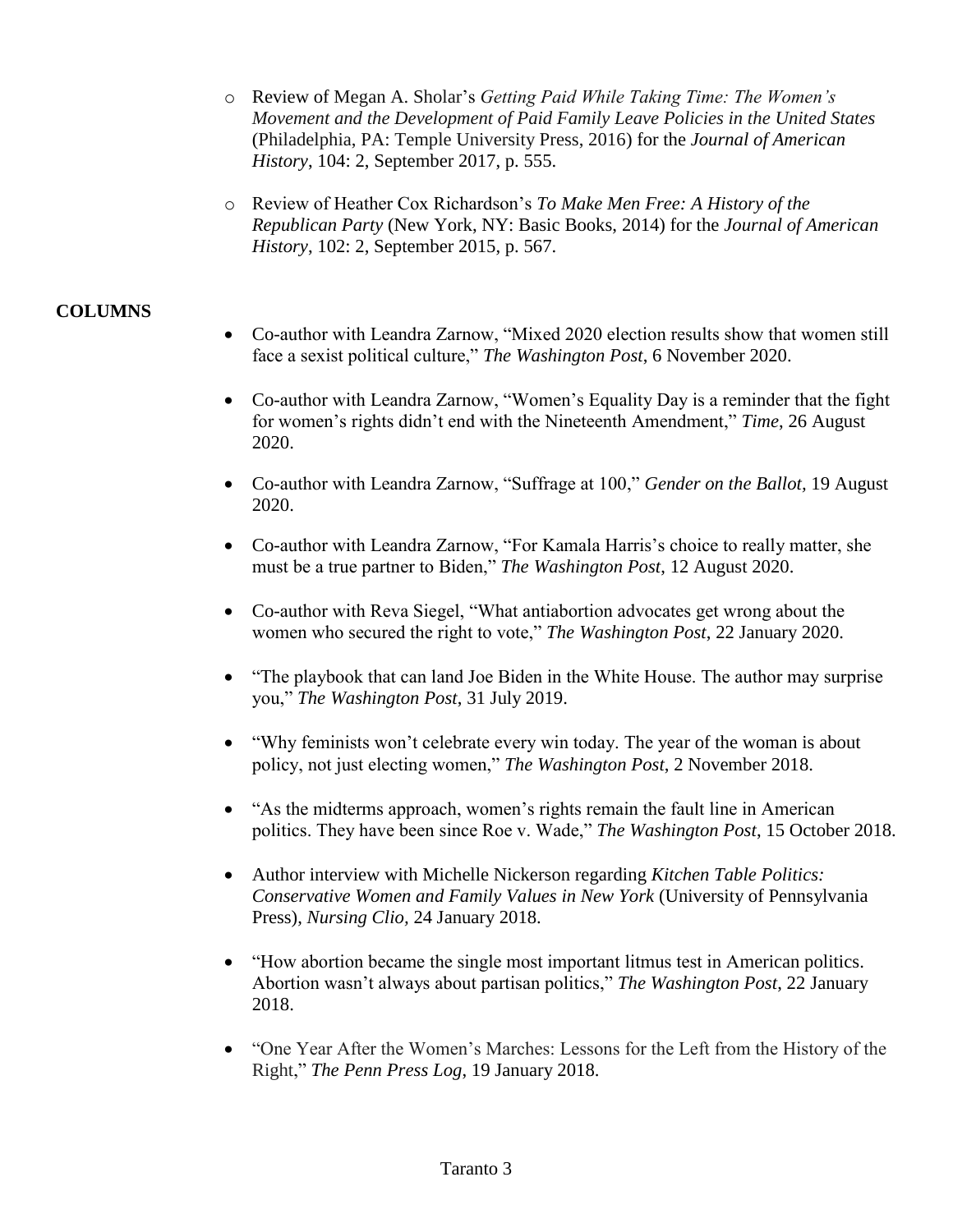- "Why abortion—not sexual misconduct—is likely to decide the Alabama Senate race. Roy Moore is trying to save himself with a tried and true conservative move: resorting to the politics of abortion," *The Washington Post*, 30 November 2017.
- "The Senate health-care battle isn't what you think. It's a fight between two versions of the Republican right, not between moderates and conservatives," *The Washington Post*, 18 July 2017.
- "Phyllis Schlafly and the Making of Grassroots Conservative Sexual Politics," *Notches,* 9 September 2016.

# **AWARDS**

# **RAMAPO COLLEGE OF NEW JERSEY**

*Faculty Development Research Award Program (Summers 2011-2015, 2018-2020)*

• Writing and Research Stipend, \$4,500-\$5,000

#### **FIVE COLLEGE WOMEN'S STUDIES RESEARCH CENTER**

*Research Associate (Fall 2010)*

• Post-Doctoral Research Fellowship (Offer Declined)

#### **AMERICAN ASSOCIATION OF UNIVERSITY WOMEN**

*American Dissertation Fellowship (2008-09)*

• Dissertation Grant, \$20,000

# **THE WOODROW WILSON NATIONAL FELLOWSHIP FOUNDATION**

*Dissertation Fellowship in Women's Studies (2008-09)*

• Dissertation Grant, \$3,000

# **NEW YORK STATE PARTNERSHIP TRUST & ARCHIVES**

*Larry J. Hackman Research Residency Program (2008)*

• Travel Grant, \$575

# **ROCKEFELLER ARCHIVE CENTER**

*Grants-in-Aid Program (2008)*

• Travel Grant, \$200

# **HARVARD UNIVERSITY**

*Schlesinger Library, Radcliffe Institute for Advanced Study (2007)*

• Dissertation Grant, \$700

# **BROWN UNIVERSITY**

*Miss Abbott's School Fellowship (2007-08) & Graduate School Fellowship (2009-10)*

- Award for full tuition, healthcare, and a \$19,000 stipend to complete research
- University Summer Fellowship, \$2,500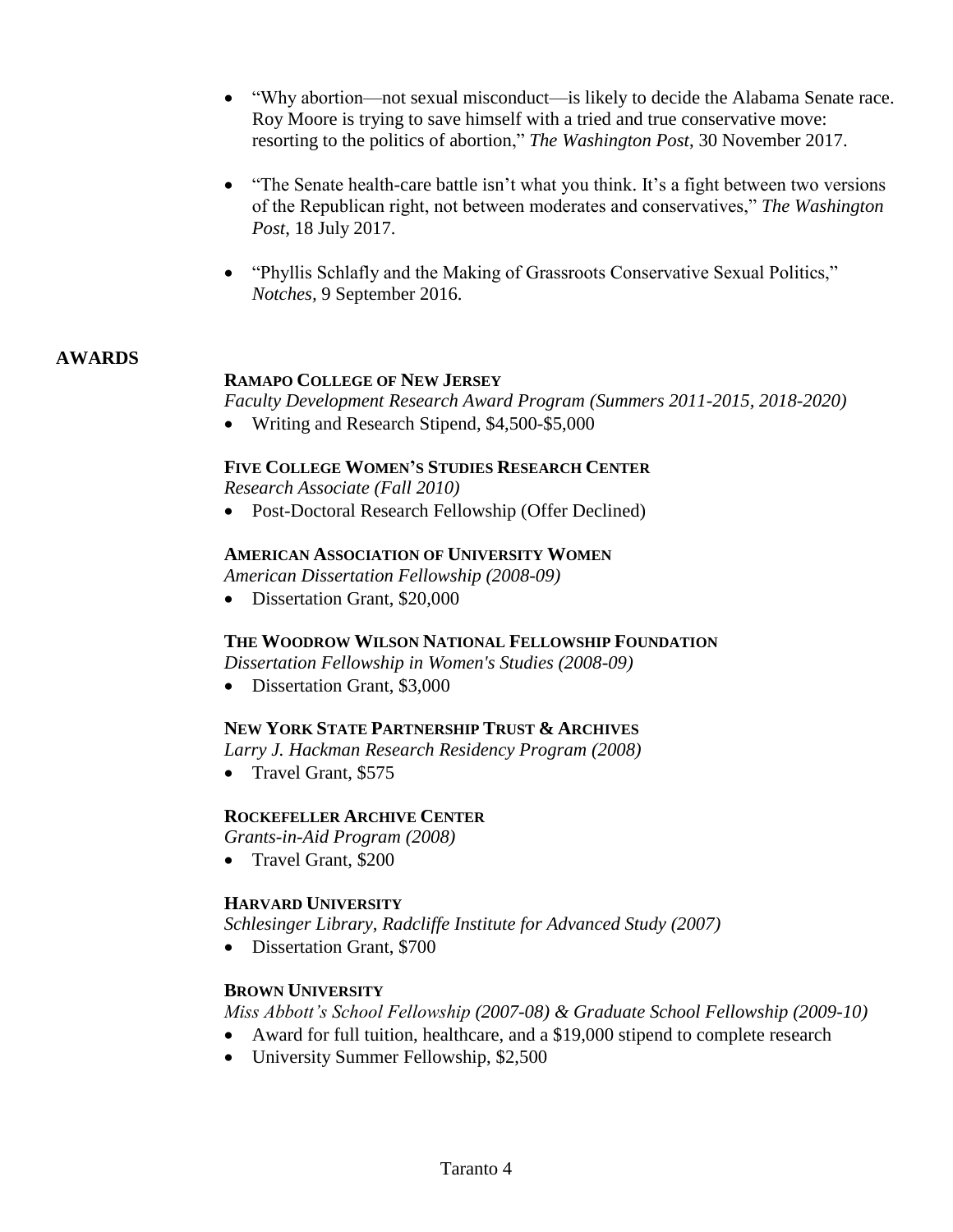*Teaching Assistant Appointment (2005-06 & 2006-07)*

- Award for full tuition, healthcare, and an \$18,000 stipend as a Teaching Assistant
- University Summer Fellowship, \$2,500

#### **DUKE UNIVERSITY**

*Chester P. Middlesworth Honorable Mention Award (2001)*

• Senior Honors Thesis awarded for the effective use of primary sources, \$500

# **CONFERENCES/ INVITED TALKS**

- o Annual Meeting of the Organization of American Historians (virtual), April 2021; chair/commenter of a panel entitled, "Conservative White Women in Politics."
- o Select (virtual) book talks/interviews related to *Suffrage at 100: Women in American Politics Since 1920* (Johns Hopkins University Press, 2020): interviews with Laura Boersma of the *She's History* podcast, season 2, episodes 1-3 (August-September 2020); panelist, "After the Nineteenth," Duke University Alumni Association (August 2020); interview with Betsy Fischer Martin, Executive Director of the Women & Politics Institute at American University (August 2020); book talk at the St. Paul Ramsey County Historical Society (October 2020); book talk at the Fairlawn Public Library (October 2020); interactive seminar/book talk, Osher Lifelong Learning Institute, Johns Hopkins University (October 2020); book talk at the Ridgewood Public Library (November 2020); interview with Lilly Goren of the *New Books in Political Science* podcast, episode 77 (December 10, 2020).
- o Selected book talks related to *Kitchen-Table Politics: Conservative Women and Family Values in New York* (University of Pennsylvania Press, Politics and Culture in Modern America Series, 2017): Ryder University (April 2017); Ramapo College (May 2017); The New School (September 2017); Ridgewood Public Library (October 2017); President's Dinner at Ramapo College (October 2017); Rutgers University-Newark (February 2018); Ridgewood JOLT (Join. Organize. Lead. Teach.) Organization (November 2019); and Brandywine Assisted Senior Living of Mahwah, NJ (February 2020).
- $\circ$  The National Women's Conference: Taking 1977 into the 21<sup>st</sup> Century in Houston, TX, November 2017; paper entitled, "The Politics of Dissent: Feminists v. Anti-Feminists at the IWY State Meeting in New York."
- Annual Meeting of the Organization of American Historians in Providence, RI, April 2016; paper entitled, "Vatican II, Anti-Abortion Activism, and the Roots of Political Party Realignment in New York State and Beyond, 1970-1980."
- The Seventh Annual Society for U.S. Intellectual History Conference in Washington, DC, October 2015; paper entitled, "Foregrounding the 'Silent Majority': Vatican II and the Roots of Lay Catholic Political Party Realignment in the Sixties."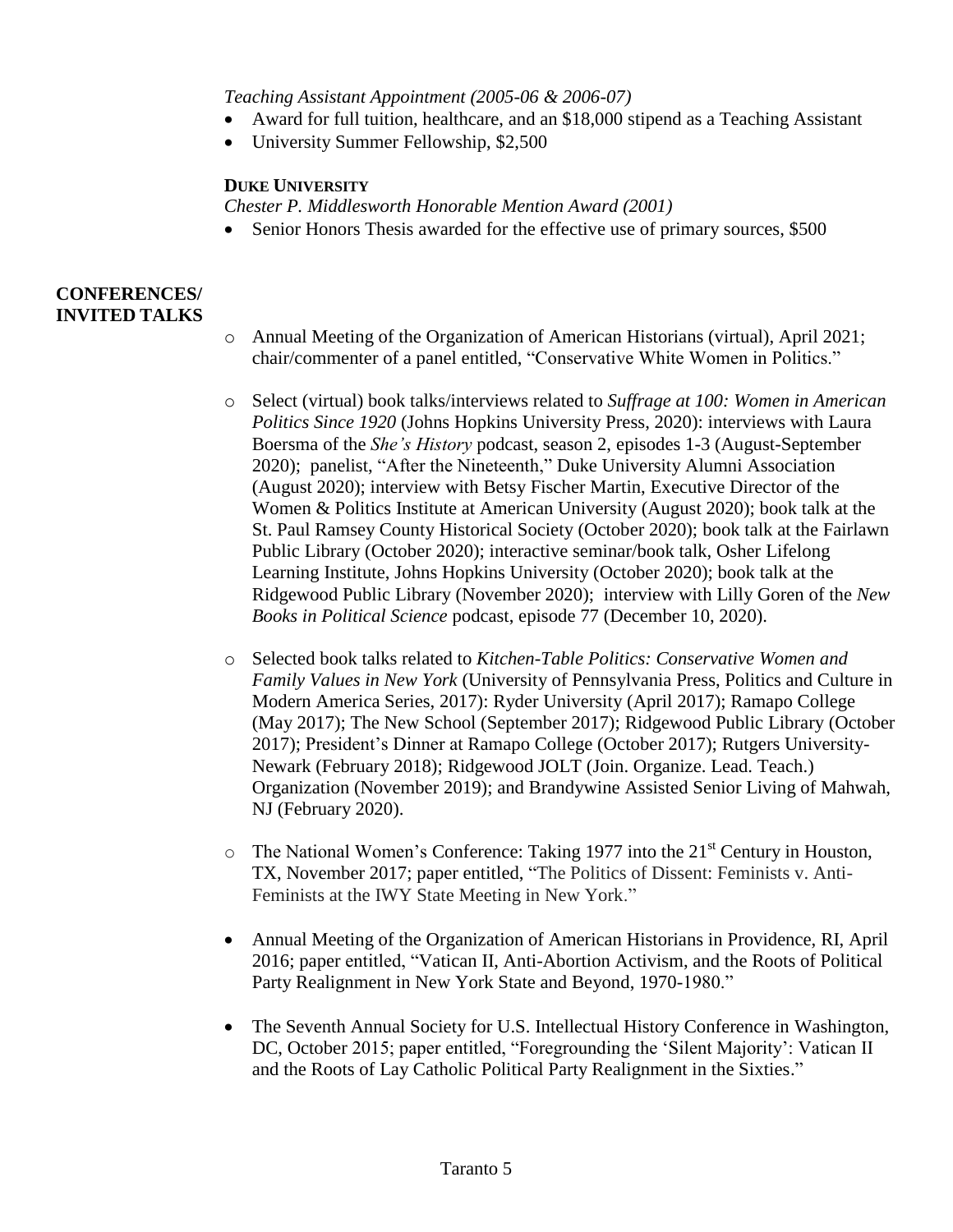- Presented introduction chapter of my book manuscript as part of the Modern America Workshop, sponsored by the History Department at Princeton University, Princeton, NJ, December 2014.
- Presented an article draft, entitled "Goodbye to the Party of Rockefeller: How a Decidedly 'Un-Silent Minority' Pushed the GOP to Embrace Anti-Feminism," as part of the Modern America Workshop, sponsored by the History Department at Princeton University, Princeton, NJ, December 2013.
- National Women's Studies Association Conference on Negotiating Points of Encounter in Cincinnati, OH, November 2013; chair/commenter on a panel entitled, "Troubling Bodies: Identity, National (Un)Belonging and Regulatory Campaigns."
- Annual Meeting of the Organization of American Historians in San Francisco, CA, April 2013; paper entitled, "Goodbye to the Party of Rockefeller: A Case Study of How the GOP Abandoned Feminist Goals in the 1970s."
- 15<sup>th</sup> Annual Women's History Conference at Sarah Lawrence College, Bronxville, NY, March 2013; paper entitled, "Feminism vs. "Family Values": The Debate Over Abortion in New York State in the Seventies."
- The 2012 Policy History Conference in Richmond, VA, June 2012; paper entitled, "Long Island Housewives, Third-Party Politics, and the New York Right to Life Party, 1970-1980."
- The New School Gender Studies Lecture Series in New York, NY, November 2011; served as a discussant on a panel entitled "Right Wing Women."
- The Fourth Annual Society for U.S. Intellectual History Conference in New York, NY, November 2011; paper entitled, "Conservative Intellectual Thought, Suburban Housewives, and 'Family Values.'"
- Annual Meeting of the Organization of American Historians in Houston, TX, March 2011; paper entitled, "Broadcasting Family Values: Women, Conservative Talk Radio, and the Long Island Schools, 1976-1980."
- Annual Conference of the New York State Political Science Association in New York, NY, April 2009; paper entitled, "Women, Abortion, and Presidential Politics."
- Annual Meeting of the Organization of American Historians in Seattle, WA, March 2009; paper entitled, "Ellen McCormack for President: Women, Abortion, and Political Realignment, 1976-1980."